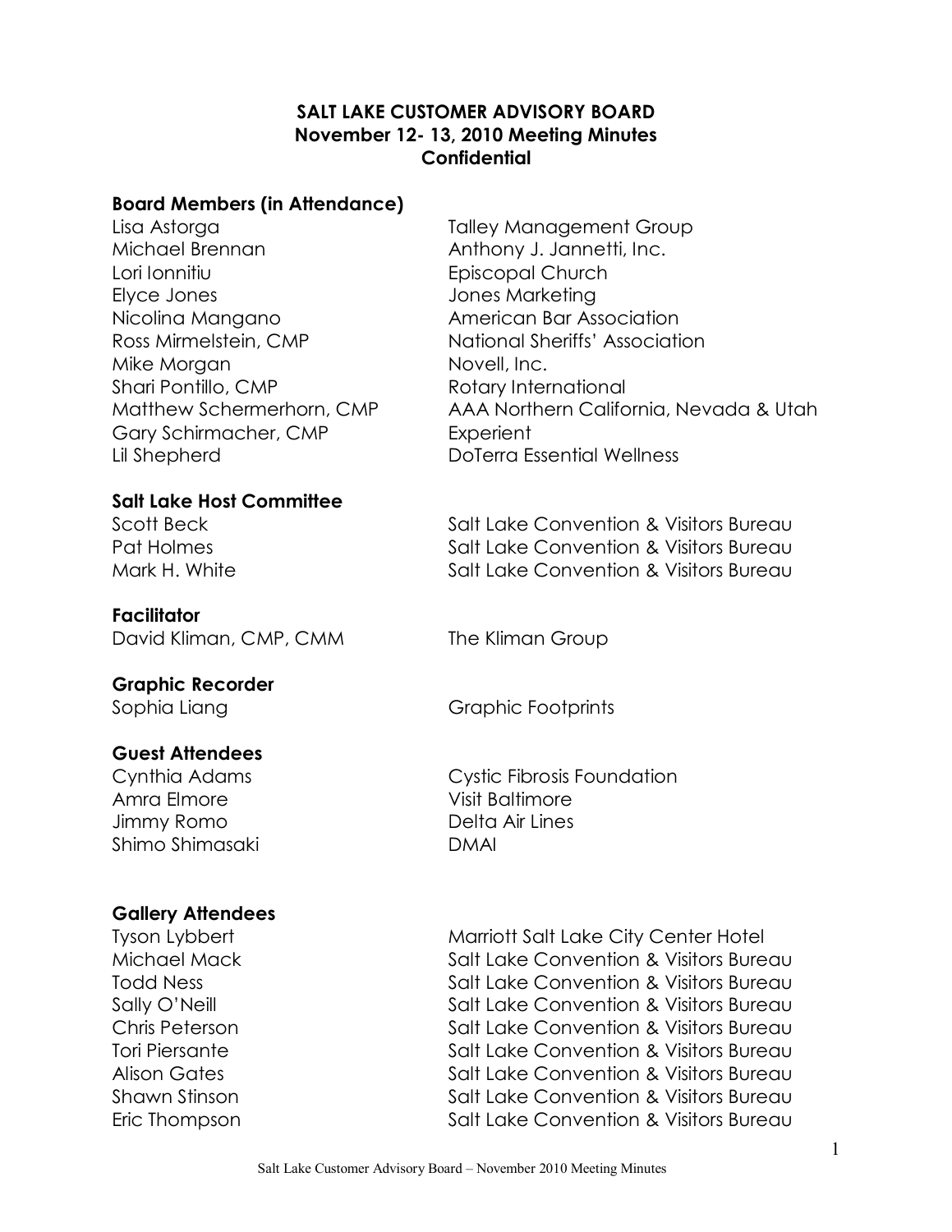Angela Tyler **Salt Lake Convention & Visitors Bureau** Diane Utley Convention & Visitors Bureau Julie Rhoads Salt Lake Convention & Visitors Bureau LaRee Devitt **Salt Lake Convention & Visitors Bureau** Tamme Thompson Tammaton Salt Lake Convention & Visitors Bureau Cannon Tarbet **Salt Lake Convention & Visitors Bureau** Clorinda Holland Salt Lake Convention & Visitors Bureau Carey Fenn-Moses Salt Lake Convention & Visitors Bureau Eddie Canady **Salt Lake Convention & Visitors Bureau** Lauren Van Bergen Salt Lake Convention & Visitors Bureau Dan Williams Radisson Downtown Hotel Steve Combs The Grand America/Little America Hotels Karen Osment The Grand America/Little America Hotels Marty Sandgren Marriott Hotel Downtown Olga Bahena Shilo Inn & Suites Mark Erekson Snowbird Ski & Summer Resort Tiffany Hampton Sheraton Hotel Steve Lundgren Marriott Hotel Downtown Alyson Jackson Salt Palace Convention Center Tessa Baysinger Tessa Baysinger Salt Palace Convention Center Tina Stark Tina Stark The Housing Connection Ann Bangerter **Hotel Monaco** Kristofer Watson University Park Marriott Hotel

#### **Friday, November 12, 2010**

#### **Welcome**

Board members, Salt Lake hosts and Gallery attendees made introductions.

#### **Opening Comments – Scott Beck and David Kliman**

Scott and David welcomed the Board and thanked them for their time and commitment to Salt Lake. The Board was asked to speak honestly and openly on behalf of the meetings and convention industry as well as their respective organizations. The Board's role is to act as a sounding board; a highly relevant sample of Salt Lake's target meetings and convention audience. Salt Lake will listen and learn from the Board and appropriate action will be taken on its recommendations. Scott expressed heartfelt gratitude for the Board's feedback and guidance regarding key issues such as ad campaign, social media, sales solicitation etc.

Scott provided an update regarding Salt Lake's performance and forecast:

- The on-going struggle for relevance is the biggest issue facing destination marketing organizations (DMOs) today; meeting professionals and visitors have unlimited choices
- · Salt Palace Convention Center is installing the country's largest rooftop solar panel array; 1,100 panels will generate 30-40% of the Center's power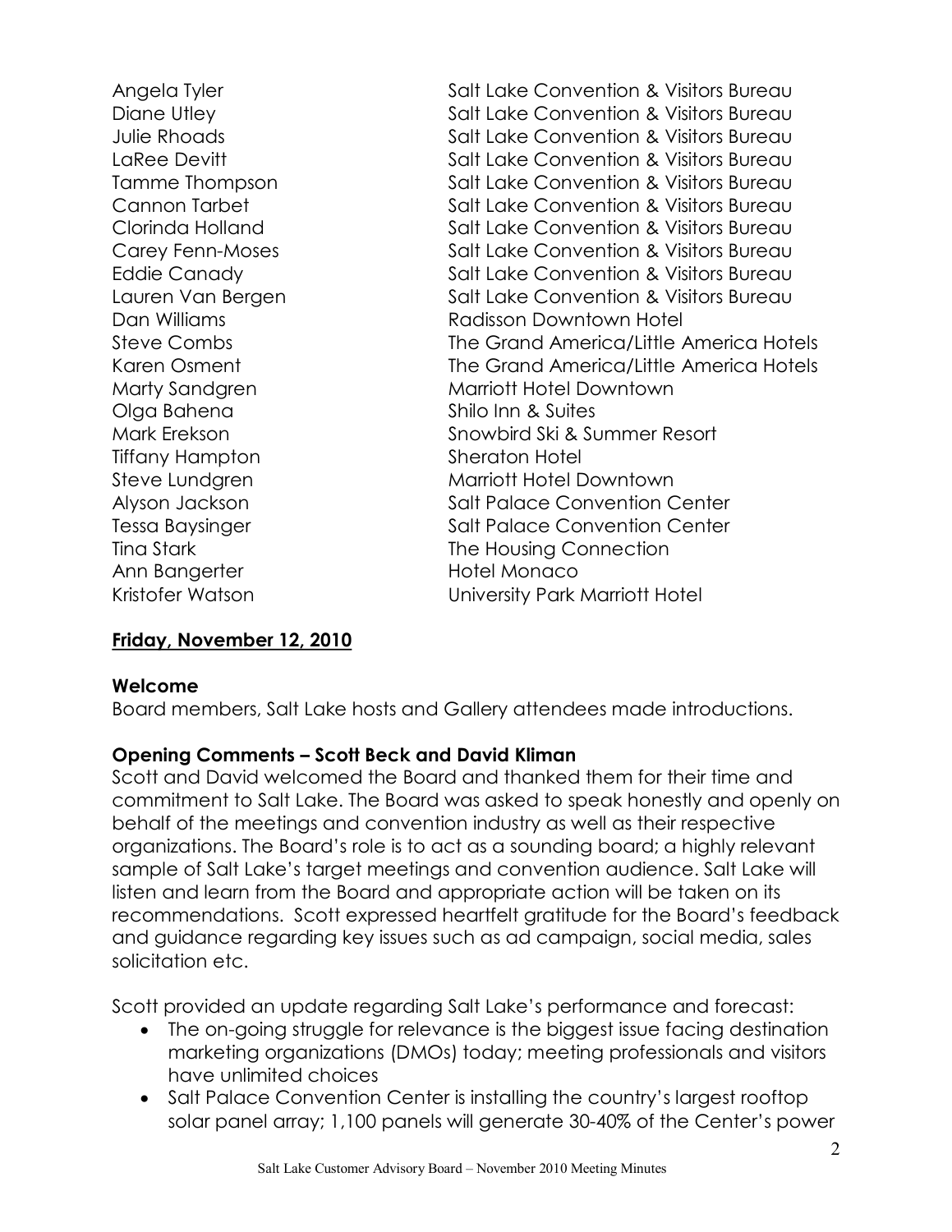needs; scheduled for completion and online by mid 2011 <http://www.visitsaltlake.com/articles/index.cfm?articleID=289&menuID=114>

- · Partnership with the Salt Palace/SMG is stronger than ever
- · Deep connection to, and effective stewardship of Salt Lake's natural environment is part of the DMO's culture and DNA; Advisory Board has confirmed numerous times that a measurable sense of social responsibility is expected in a destination
- · Hotel community has been through tough times; reduced transient room taxes effected the CVB's budget; 32% decrease in revenues in 2009 from 2008; forecast 4.5% increase in 2010 and continued positive outlook for 2011 and beyond
- · Convention bookings are strong; 160% of pace over next five years; however, to return to pre-recession levels requires 200% of pace; increases are in occupancy, not ADR
- · City Creek [www.downtownrising.com](http://www.downtownrising.com/) development is on schedule for completion March 22, 2012; mixed use development directly across the street from the Salt Palace

# *Advisory Board General Comments*

## **Site inspections**

Meeting professionals welcome conversations which help suppliers better understand clients' business objectives, culture and meeting goals;

- · Develop customized ways to uncover clients needs in advance of site inspections
- · Allow free time during sites to change and customize on the go if/when needed
- · "Believe what clients tell you" regarding preference and create experiences which match customers' expectations

#### *Action Items Update from March 2009 meetings See pages 11 13 of this report for complete report*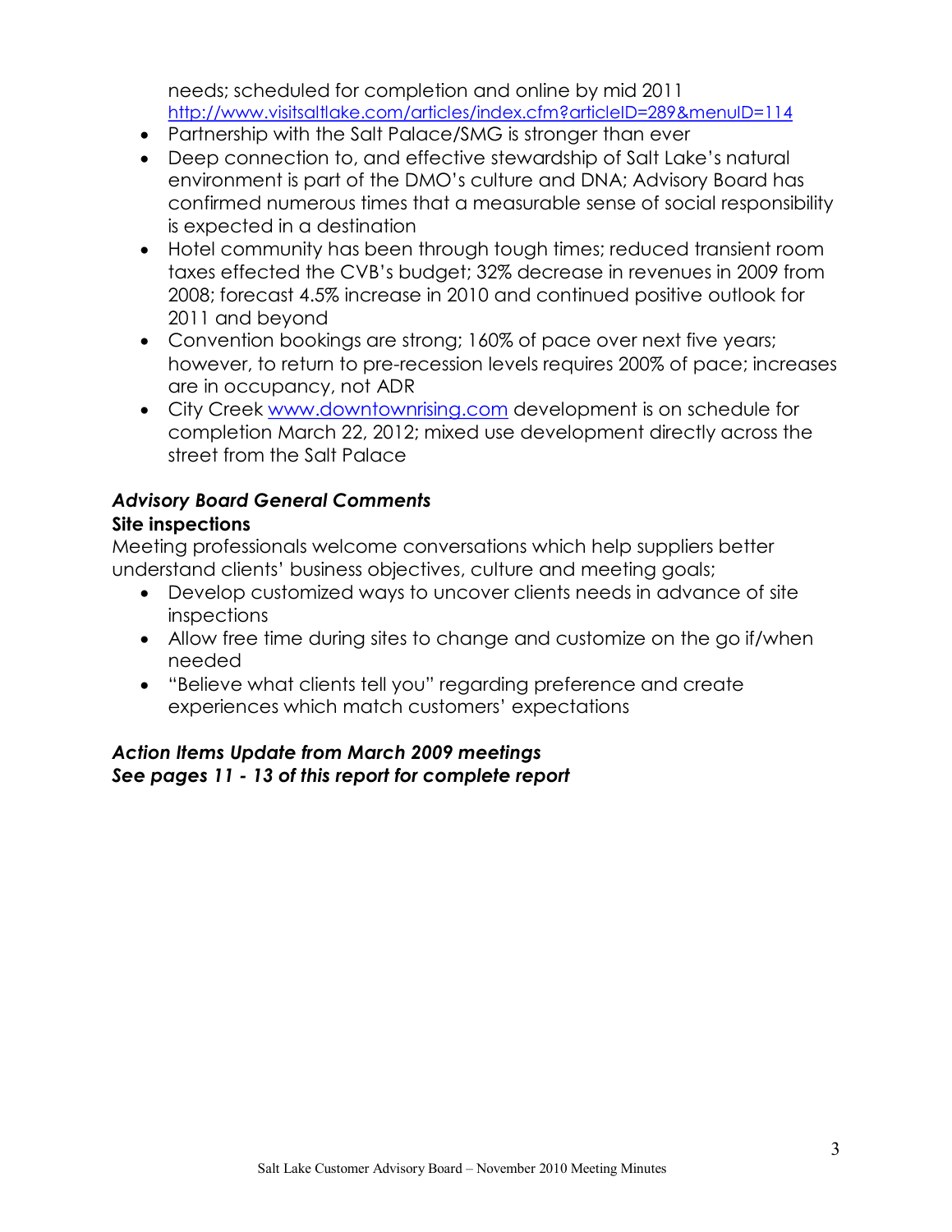# *Delta Air Lines –Jimmy Romo – General Manager, Specialty Sales*

Jimmy discussed Delta's key issues, product and services including the recent merger with Northwest; the following outlines his comments:

- · 2010 providing industry's best financial results in history
- · Airline industry's economic impact \$1.225 Trillion annually; 10.9 million jobs
- · \$731 Billion in US GDP equals 5.2% of US total
- · Service metrics are improving significantly based on DOT reports
- · New penalties fine airlines \$27,000 per passenger if aircraft sits more than 3 hours after taxing from the gate
- · Price of most goods and services outpace inflation; price of air travel has remained basically flat since 2000 (0.4% increase); average one way ticket cost of \$145.17 in 2009
- Aviation greenhouse gas emissions predicted to account for 3-6% of worldwide total by 2050
- \$1.5 Billion in product investments
	- o Mainline aircraft replacing regional jets
	- o Regional Jets have first-class cabins (except CRJ-200)
	- o WiFi service; world's largest equipped fleet; more than 550 planes by year-end 2010
	- o All international aircraft offer individual AV on demand
	- o 10% of Delta's domestic system are First-Class seats; more than any other major U.S. carrier
- · 160 million passengers flown in 2010
- Forecast 11-12% growth revenue in 2010 and capacity 2-3% growth
- New routes include:
	- o DTW Hong Kong
	- o DTW Seoul
	- o SEA Beijing
	- o SEA Osaka
	- o JFK Copenhagen
	- o JFK Stockholm
	- o JFK Abuja, Nigeria
	- o ATL Accra, Ghana
- o ATL Monrovia, Liberia
- o ATL Luanda, Angola
- o ATL Brasilia
- o DTW-Sao Paulo
- o DTW/MSP Punta Cana
- o MSP Mexico City
- o JFK Multiple Caribbean islands
- · *Meeting Program Overview*
	- o Domestic/International point of sale hub/non-hub fare discounts
	- o Domestic routes zones; International zones pending
	- o Minimum 10 flown passengers per event, originating from two cities
	- $\circ$  Domestic Travel  $+/-$  three days around event dates
	- o International travel is bi-directional (point of sale U.S. only)
	- o International travel +/- seven days around event dates
	- o Single or multi-event agreements
- *Meeting Group program offers*
- o Round-trip discount fares, flexible terms (deposits, names & ticketing dates)
- o One free name change per ticketed passenger (group block travel only)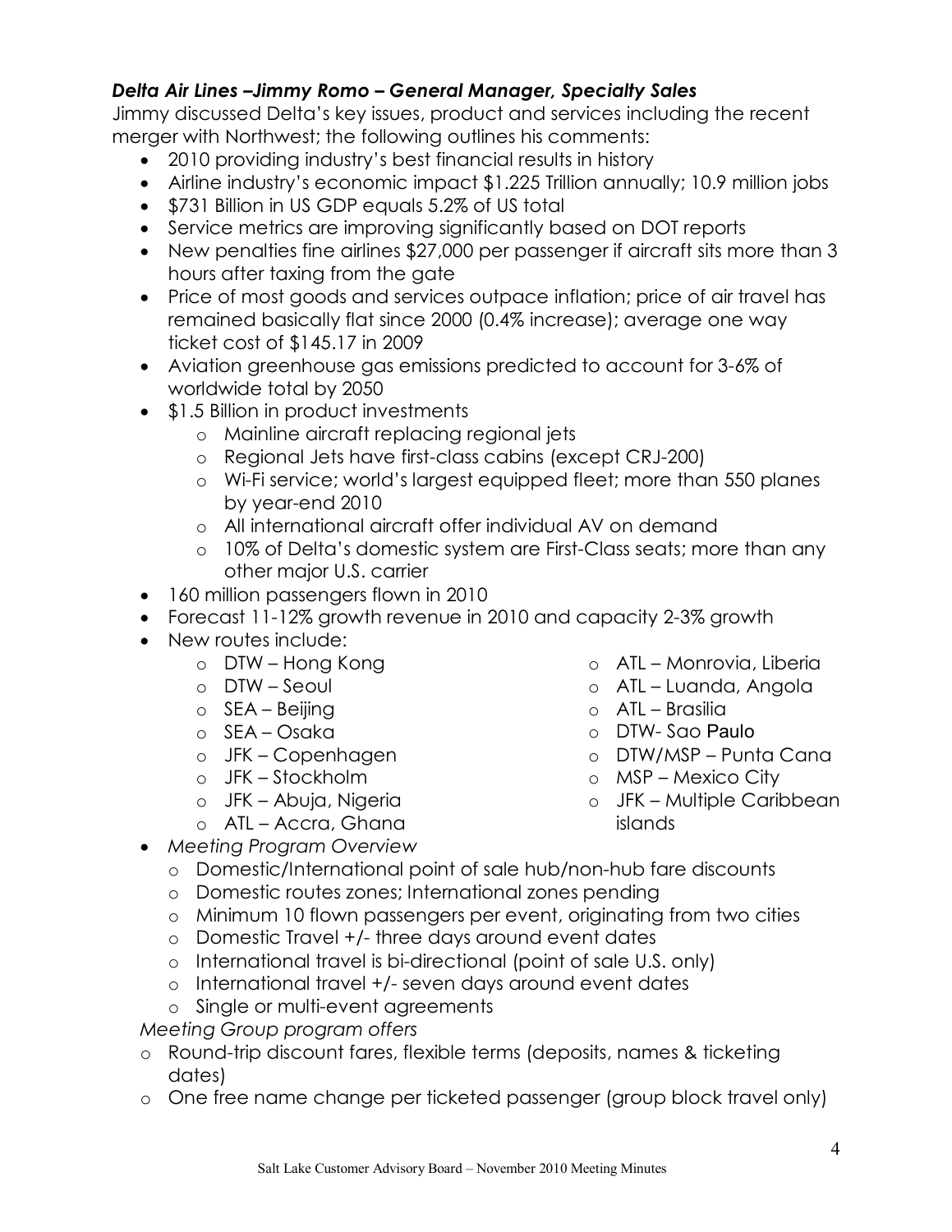- o 10 person minimum; must travel together on same outbound flights/dates; deviation on return with applicable surcharge
- o Block/feeder managed by Delta Specialty Sales support area *2010/2011 Enhancements*

*Technology* 

- o Delta.com soft launch of online meeting request form
- o Online support via e-mail

*Joint Delta/KLM/Air France Group Product* 

o Group booking/ticketing program through reservations' sales *Exclusive Discount Product (EDP)*

- o Online meeting solutions enhancing SkyTeam Global Meetings
- o Customized links
- o Load pricing programs for self-booking application and quality tracking

# *Customer Advisory Board feedback:*

- · Fee to check baggage is extremely frustrating to travelers
- · Ancillary fees generate significant money, but airlines have done a poor job in communicating customer options
- High cost of non-stop fares from east coast to SLC have negative impact on group business (zone fares can help as they are accessible 16 months out)
- · Don't allow Delta dominance of SLC to become a liability
- · Work with cities to adjust schedules to accommodate for high demand during city-wide; not DL specific issue; but Delta could take a leadership position

## **Social Media – Pre-Meeting Survey Results**

The results of the social media survey can be found online: *[http://www.zoomerang.com/Shared/SharedResultsPasswordPage.aspx?ID=L24L](http://www.zoomerang.com/Shared/SharedResultsPasswordPage.aspx?ID=L24LL4TJSL8H)  L4TJSL8H* 

# **Customer Report Card – Andrea Reno YMCA** [www.ymca.net](http://www.ymca.net/)

Andrea outlined the highlights of the YMCA's recent meeting; the following summarizes her comments:

- · Meeting is held every three years and rotates geographically
- · 2,970 attendees; down 2,000 from last conference due to the recession, decrease in numbers was not attributable to Salt Lake
- · Attendees are senior YMCA paid and volunteer leaders
- · Hotel package included nine hotels and used a total of 8,000 room nights
	- o Renegotiated rates and room blocks during review periods; all hotels reduced rates except Grand America
	- o Strong partnership with hotels
	- o Quality service; few complaints
- · Convention Center; used all Halls except Hall 5
	- o HVAC issue; hot days and insufficient advance cooling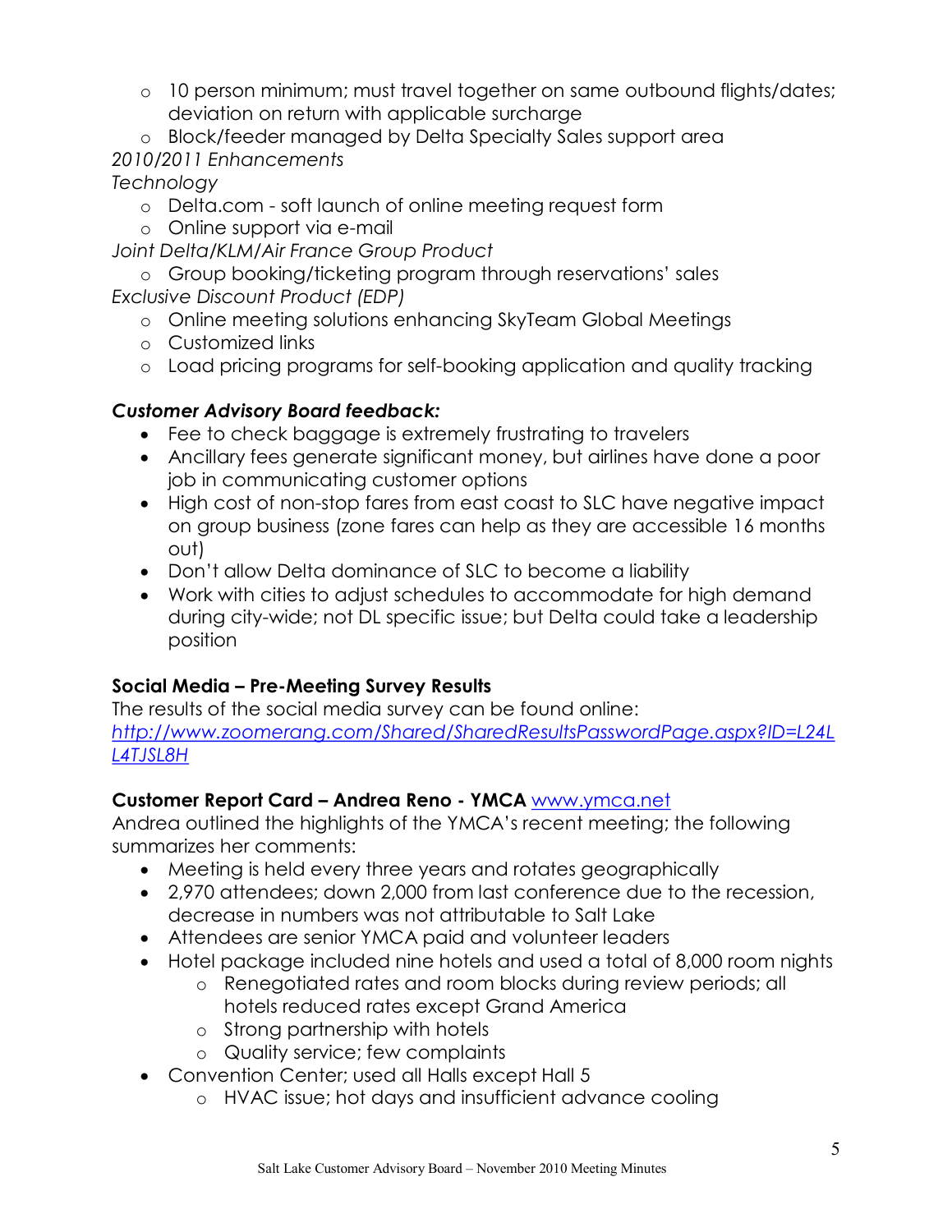- o Competing group; insufficient advance communication and ineffective security to maintain separation (Saturday night Roller Derby)
- o Contract language regarding room re-set charges is ambiguous
- o Utah Foods and Western Foods were "great"; provided a "true partnership"; suggest creation of electronic system for food vouchers
- o AV Cornerstone; "very happy with service and pricing"; could improve communication protocol; entertainer separately contracted videographer service which was not communicated to YMCA's planners; "when the meetings team is surprised; that's a problem!"
- o GES good experience
- o Visit Salt Lake team was rated A+; customer-centric; always responsive; we "never waited for answers"
- · Challenges
	- o Significant communication failure with Utah Olympic Park regarding space hold resulted in last minute venue change; situation was entirely avoidable if the Olympic Park service team had just picked up the phone and contacted the client; YMCA was caught in the middle of an internal political fight
	- o Visit Salt Lake should have more political clout to address this type of service failure

## **empowerMINT – Shimo Shimasaki – DMAI** [www.empowermint.com](http://www.empowermint.com/)

Shimo engaged the members in a conversation regarding this new product; the following outlines her comments and the Board's feedback:

- · **The opportunity**: exploit CVB assets, simplify the meeting search function and create greater visibility of the local expert relationship offered by DMOs
- · **The vision:** empowerMINT is a catalyst for raising the collective brand and credibility of DMOs in the meetings market
- · The product offers CVB search capability, ability to communicate directly and the creation of buyer profile
- · Blue Ocean Strategy was discussed; see [www.blueoceanstrategy.com](http://www.blueoceanstrategy.com/) for additional details

Marketplace realities include:

- · DMOs have numerous brands; can be hard to find (inconsistent names)
- · Members stated that about 2/3 used a DMO when searching for an annual meeting destination; the remaining 1/3 typically search using a hotel GSO or third party; several use both simultaneously
- Experience and peer-to peer references are prime indicators to buyers regarding which DMOs are most effective
- · Room pirates and attendees booking outside room blocks is a significant issue for many buyers, but members acknowledged that solutions are not controllable by DMOs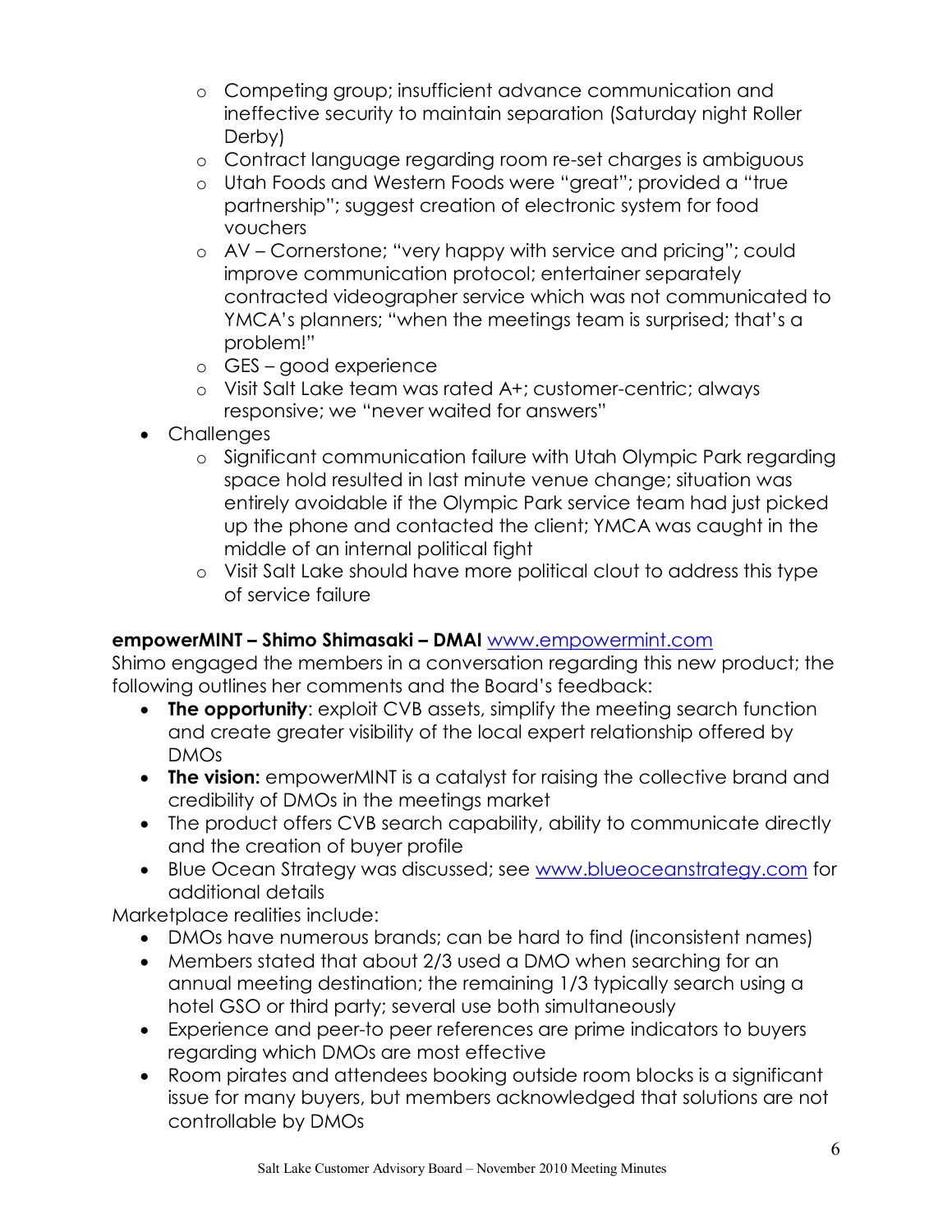Ideas under consideration:

- Peer-to-peer testimonials
- · Hotel map and aggregator of special offers

*Advisory Board's Feedback:*

- · Listing all destinations is critical; not just subscribers
- · List destinations' HQ hotels including major meeting space on search landing page (members acknowledged that this may be politically difficult in some destinations including Salt Lake)
- User-generated peer-to-peer testimonials are more valuable and have stronger efficacy than destination generated references; it would be a "huge competitive" advantage to create a site with unedited open information
- · Ability to search special offers by date would be valuable
- · All technology based tools must offer a real difference in order to be considered truly valuable
- · Some believe empowerMINT is not powerful enough to compete with other similar search engines which already dominate the meetings marketplace
- · Ability to transparently address searches to multiple destinations and copy hotel GSO/NSO is critical

# **Attendance Building Tools – Scott Beck**

Scott outlined Visit Salt Lake's attendance building tools; the following summarizes his comments:

- · Attendance building efforts are typically reactive and take place too late in the planning process
- · Ability for a DMO to assist is a core value proposition and key component to its partnership with clients
- · One size does not fit all; custom tools are key
- Moments of Truth
	- o Realization that traditional efforts pull attendees away from their organization's website and into a destination's site
	- o Need to create desire for attendees to pull information (opt in); and address issues of "not another email to my members" by leveraging the association's content and culture pre, during and postmeeting
	- o "Join the conversation" multiple options help create attendee experiences; more meaningful to create desire to self select content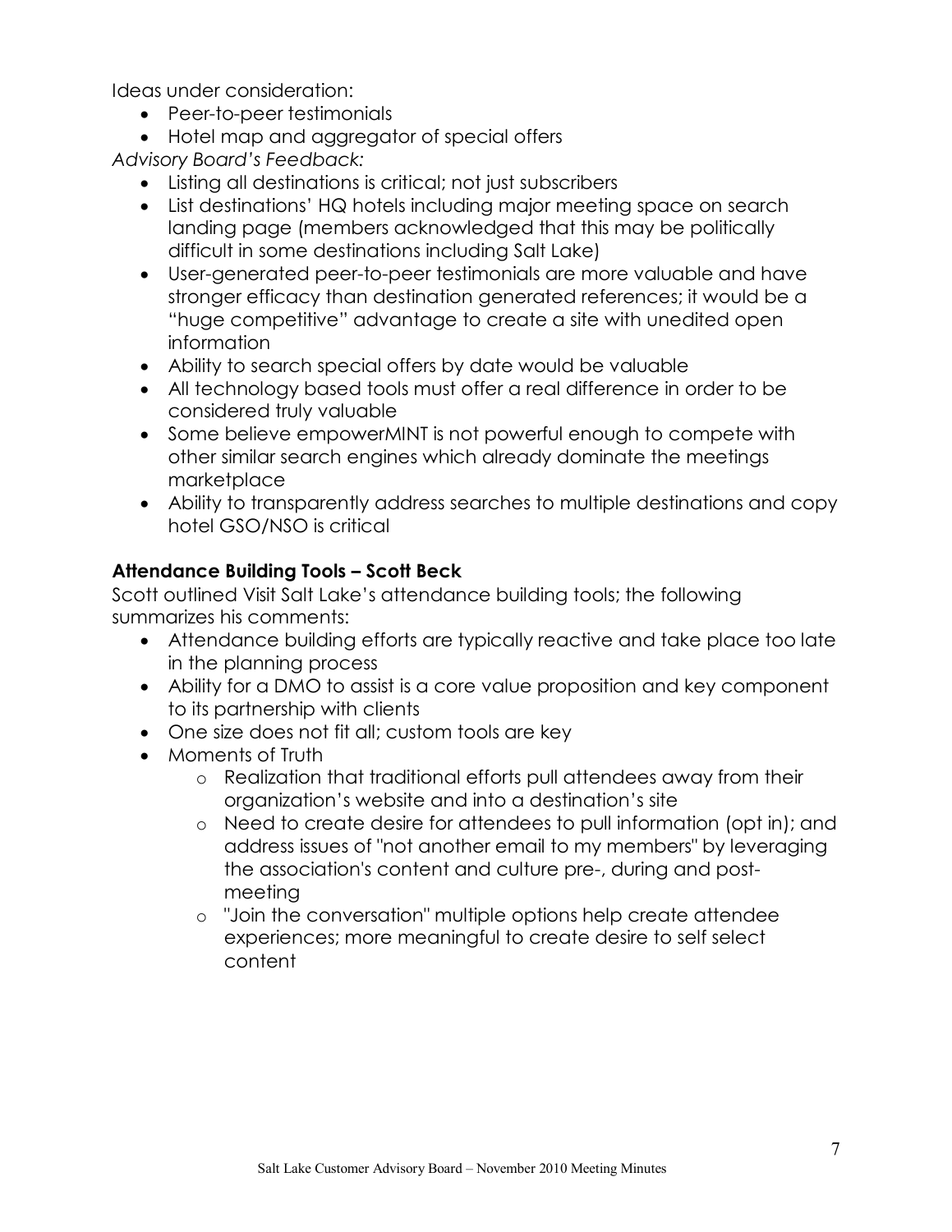

The Board's feedback was unanimous that the DMO's strategy of providing contact for use "inside" a client's website/social media etc. is the absolutely right direction to take. Providing useable, current, relevant content is a "huge competitive advantage".

## **Buyer/Supplier Open Forum**

Visit Salt Lake supplier members were invited to join the Advisory Board to engage in an open Q&A session; the following summarizes the session's key points:

Marketplace realities include:

- · Buyers advise that perceptions regarding negative value of meetings remains a concern; especially in high-end venues ("AIG effect"); this makes Salt Lake an even more attractive destination
- · Significant economic volatility has created uncertainty in many organizations regarding their meetings; resulting in need for renegotiation, mediation etc. Planner supplier relationship more important than ever before
- · Strong need to demonstrate value; planners are expected to push hard for the very best deal
- · Free wireless access is now considered a basic "right" similar to clean air and water
- · Suppliers experiencing planners' time compression; customers often demand immediate answers; suppliers sometime perceive they have one chance only to win business which inhibits their ability to fully understand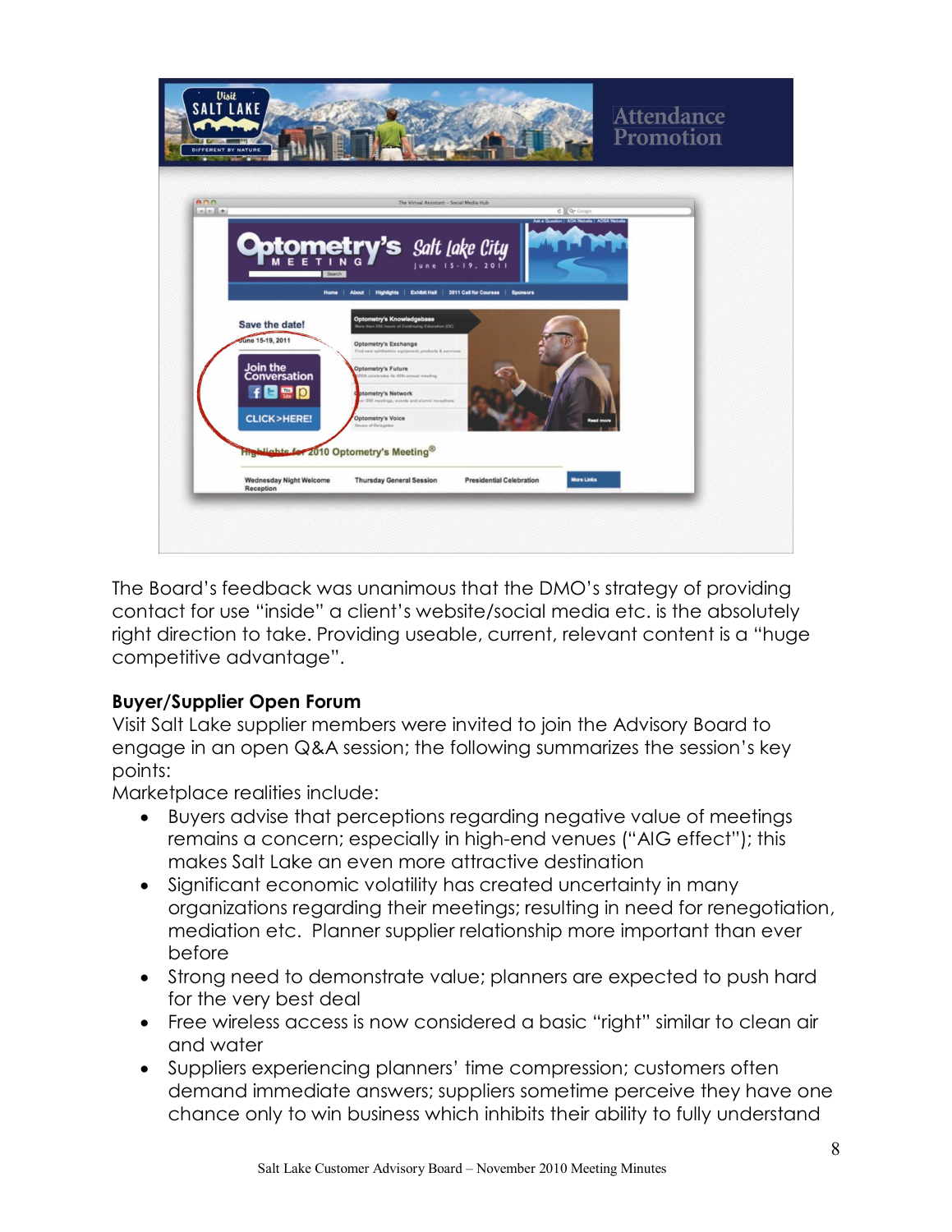customers' needs; customers responded that they are almost always open to questions which will help suppliers better understand their needs

- · Attendees want restaurant discounts; restaurant managers need better information regarding meeting flow, agenda timing etc.
- · All agree that suppliers should take a harder stance on clients who hold space past deadlines
- · Customer review websites (Trip Advisor, etc.) have an impact on vendor selection, but planners are adept at ignoring the "crazies" and focusing on realistic feedback; suppliers are advised to respond to customer feedback seriously

# **City Creek**

Dale Bills, Director, Communications & Marketing for City Creek Reserve, Inc. reviewed the **[City Creek](http://www.downtownrising.com/index.php/city-creek-introduction) Center** master plan; the following outlines his comments:



- Represents the creation of a new revitalized downtown for Salt Lake
- Project is a world-class urban development; largely formed and topped off
- · Mix use combines retail, office and residential
- · Enhances the legacy and history of Salt Lake and LDS Church Headquarters complex
- · LEED certification is expected
- Innovative iconic architecture
- · Privately funded, no public subsidies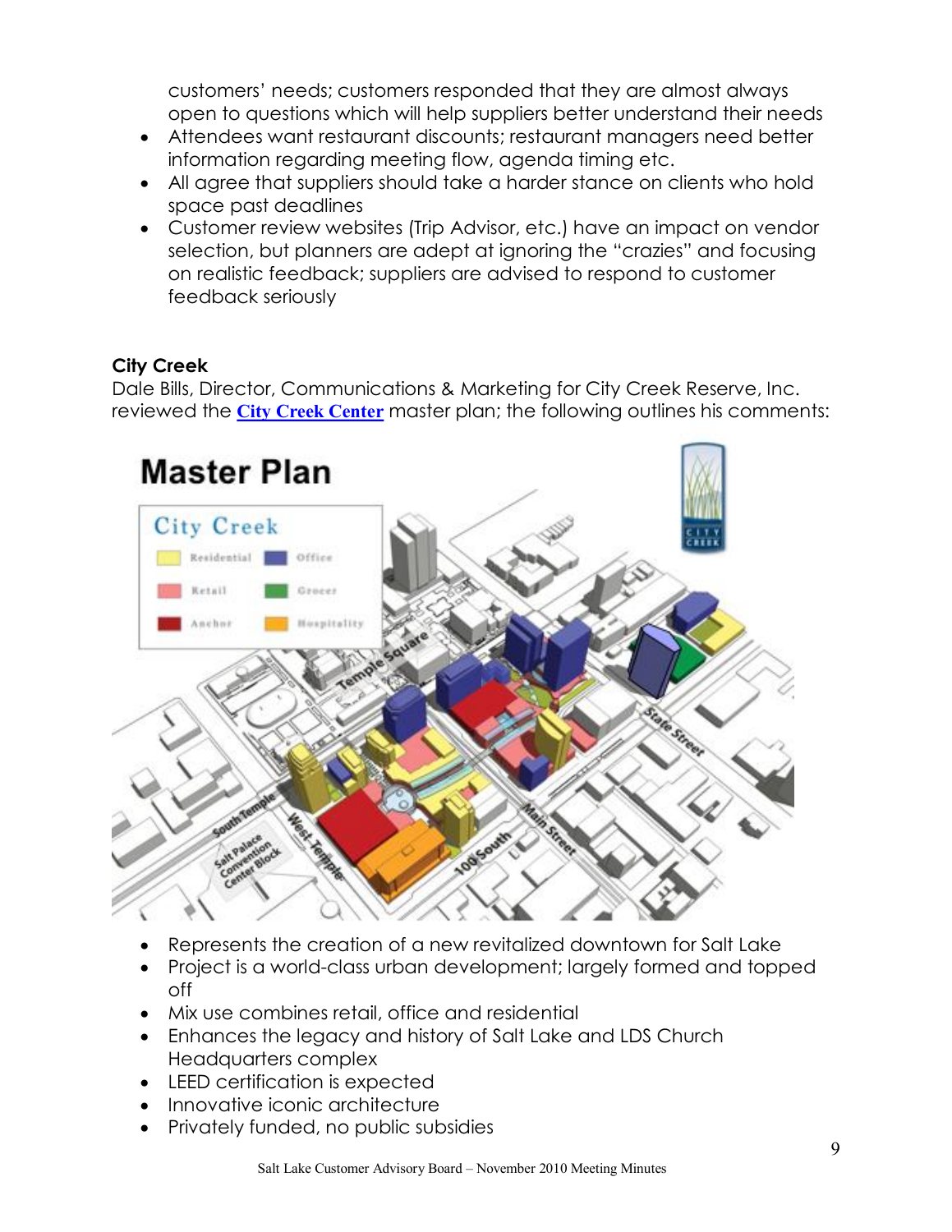- · Project began in 2000 and will be completed March 22, 2012
- · 2.1 million square feet of office space (almost fully leased)
- · 900,000 square feet of retail anchored by Nordstrom and Macys; retractable roof galleria modeled after Milan Italy's Galleria Vittorio Emanuele II City Creek Center - Taubman
- · 800 residential units [www.citycreekliving.com](http://www.citycreekliving.com/) includes 111 rental units
- · Pedestrian centric; shortened city blocks making them more user friendly; sky bridge over Main Street
- Food Court with nine kitchens
- · Restaurant row at 100 South and Regent Street will have option to serve alcohol
- · 5,000 underground parking spaces
- · Shopping outlets will be closed on Sundays; however, some restaurants will be open on Sundays
- · Large group event space will be coordinated through Taubman's Retail Center Management

# **Open Topics**

The groups discussed a variety of topics; the following summarizes key points:

#### *New Convention Center Hotel*

- · Expansion of the Convention Center completed August 2006; Salt Palace offers 674,000 total square feet
- · Potential financing caught up in politics of reduced government
- · Business community remains committed
- · All major hotel companies have expressed interest, but current economic environment is not conducive to major projects
- · Last 11 convention center hotel projects in the US (except Las Vegas and Reno) have been some version of public private partnership
- · Nashville new hotel deal may change the discussion; Omni private dollars combined with financing; Omni gets portion of hotel room tax over 30 years; may prove beneficial to Salt Lake
- · Grass roots effort will be used to develop the hotel, following successes in Denver and Dallas

## *Visit Salt Lake General Issues*

- · Print advertising budget decreased from \$1.2 million to less than \$100,000 for meetings and \$325,000 for ski market; social media is integral part of DMO's present and future efforts
- · Future is focused on being THE destination expert and voice; using "3rd screen" technology (TV is first screen, 2nd is computer and 3rd screen is mobile device) [www.visitsaltlake.mobi](http://www.visitsaltlake.mobi/)
- · Despite overall budget reductions; increased sales force from 7 to 11 in recognition of value of relationship selling
- Focus on site inspections and non-traditional buyer education trips; reduced trade show presence from 27 to 11 shows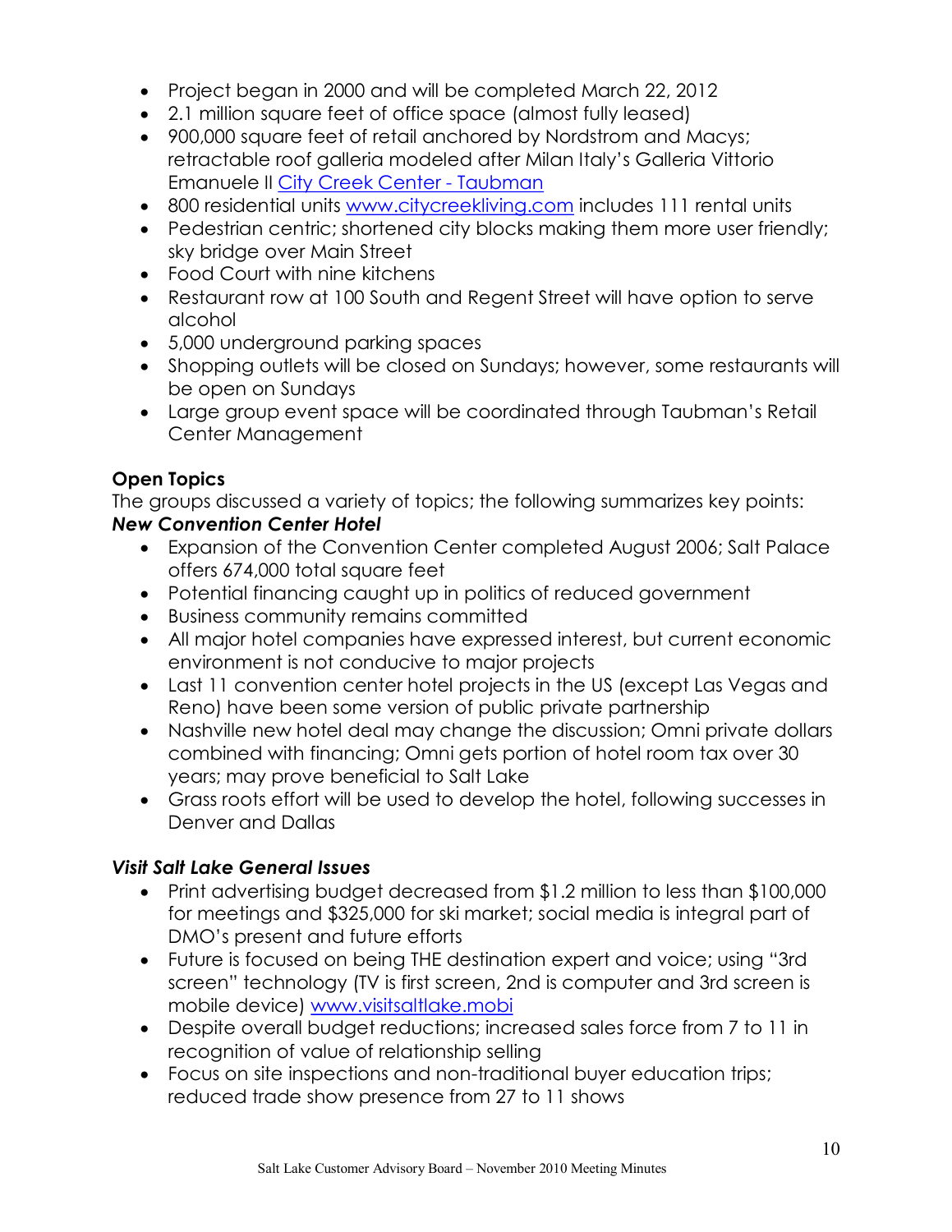- · Legislative affairs success resulted in most significant change in liquor laws in last 50 years
- · *Live in Utah, Work at Adobe* video was shared with the group: [http://www.youtube.com/watch?v=g9myvVWXRI8&feature=youtube\\_gd](http://www.youtube.com/watch?v=g9myvVWXRI8&feature=youtube_gdata_player) ata\_player
- · Utah or Colorado? You decide….this video was shared with the group: <http://www.youtube.com/watch?v=utwX5zOtMoI>

#### *Boycotts*

• Political and union-related boycotts were discussed briefly; some organizations are impacted, while others are not; no general consensus

## *Wrap Up*

The Board was thanked for their commitment to the process of continuous improvement for Salt Lake. Their feedback is tremendously helpful; their candor and honest dialogue will be put to good use.

Elyce Jones, Ross Mirmelstein, Shari Pontillo and Lil Shepherd, who attended the meeting, have completed their terms on the Advisory Board and were thanked for their service.

The next meeting will take place in about one year; exact dates to follow. The meeting was adjourned. Recommendations and Actions Items are found on the following page.

## *Recommendations and Action Items November 2010*

- · Develop programs which customizes site inspections based on customers' needs and business objectives
- · Develop increased political clout to address Utah Olympic Park services to meeting professionals
- · Ask group contacts if they'd like increased uniformed police presence in and around downtown core during their meeting
- Combine Convention Center walk-through with new member orientation session at future CAB meetings

## *Action Item Update from March 2009 Meeting (progress noted in bold font)*

Train and equip Event Managers to be customer "advocates" with full knowledge of the destination and the Convention Center and the ability to completely manage the service relationship.

*Future plan is for the SLCVB services department to coordinate a "Services" seminar offered to SLC services staff (hotels, SPCC, CVB) to train all to be customer "advocates" able to manage this service relationship. Our recently launched mobile website and updated member offerings via our website we feel will be a great tool as economic pressure eases.*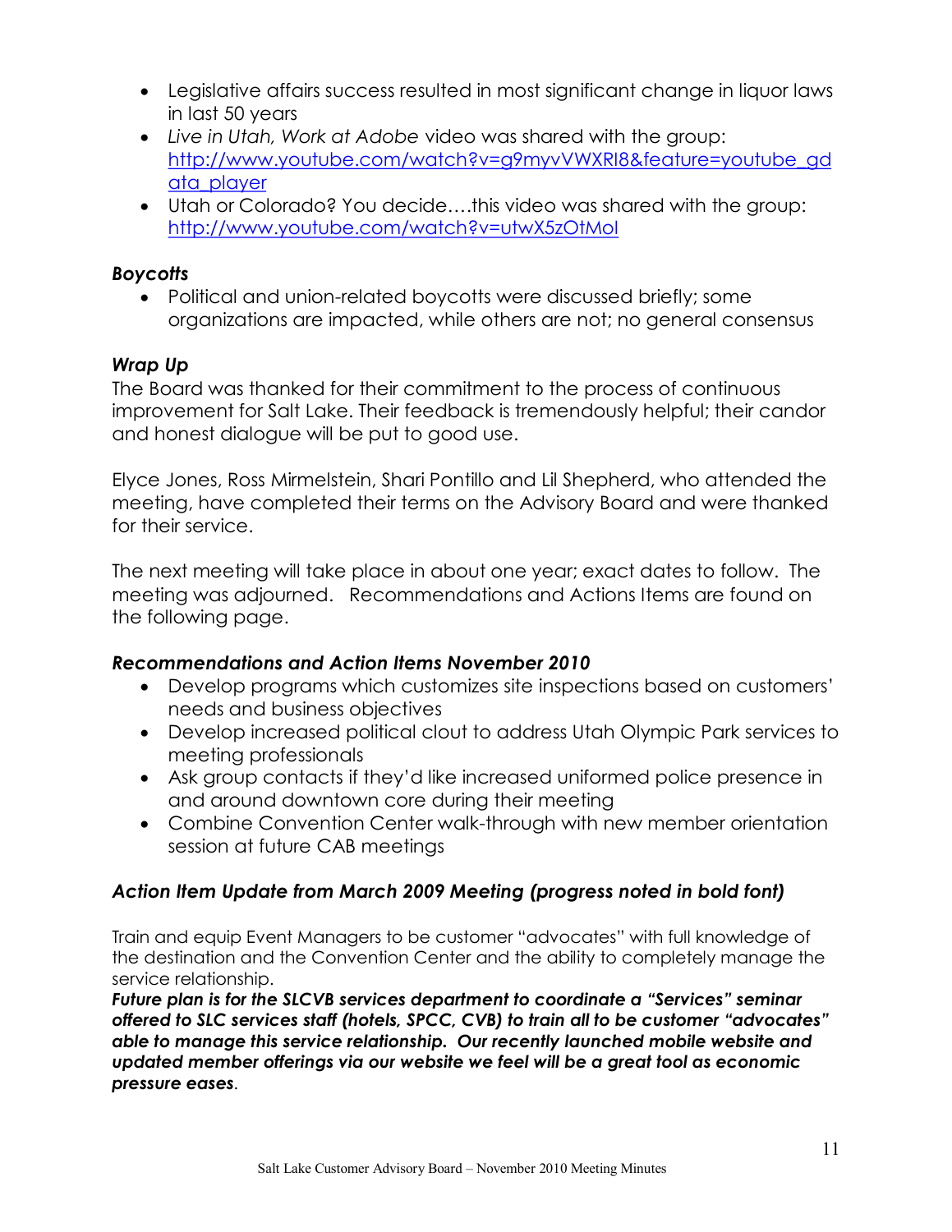Develop communication timelines to document and confirm contractual and event services well in advance of an event (typically 6 months).

*SLCVB VP of Services is meeting with SPCC event operations staff to discuss ways in which to accomplish this goal, including assigning Event Managers to accounts earlier than currently done. Updates as to progress in this area will be reported.*

Utah Foods to create method to document excess food quantities; offer all clients an F&B "pick-up" report.

*An F&B report is provided now, upon request. Utah Foods will make this a standard report to provide and, if appropriate, will include information on any excess food quantities for the specific event.*

Ask for prior-year event specs, decorator information and contact information of convention center event manager; use proactively to benefit the success of the program.

*SLCVB currently completes a booking form that includes event specs and convention center details that is then turned over to the SPCC. AV and decorator information has been added to this booking form.*

Develop mentorstyle educational programs that provide meeting professionals with tools to enhance their abilities to work effectively with Event Managers. *Exploring ideas and reviewing options*

Develop process for SLCVB to communicate meeting professionals' needs and account-specific information to Event Managers.

*SPCC Event Managers have been provided access to the SLCVB CRM so they may go into the account and review traces for more specifics as to the needs of the client/group. They have also been encouraged to create traces and detail their communications with the group/client.*

*Currently, SLCVB services department meets in a "file turnover" with SLCVB sales staff one year out from the convention to review convention needs and client profiles. They will now include the SPCC in the "file turnover" meeting.* 

#### *Site Inspections*

Know Thy Client"; ask the right questions to truly understand planners' needs and preferences. Don't assume one size fits all, ask if civic leaders (the Mayor, etc.) should "meet and greet", attend meals, etc.

*Currently, convention sales staff research each citywide account before contacting the client, making sure they know details of their meeting, contacting past cities/convention centers for further details. Going forward, emphasis will be placed on creating a strategic plan when approaching a specific client through targeted questions that help sales staff to know each client and their meeting. The questions will be focused to identify clients' "hot buttons", problems in other destinations, local involvement with meeting and/or on site inspections, what Salt Lake can do to earn the* business, etc. All interactions with the potential customer will be client-centric. This will *enable the sales staff to plan pertinent site inspections that are customized and tailored to address the specific needs of each client/meeting.*